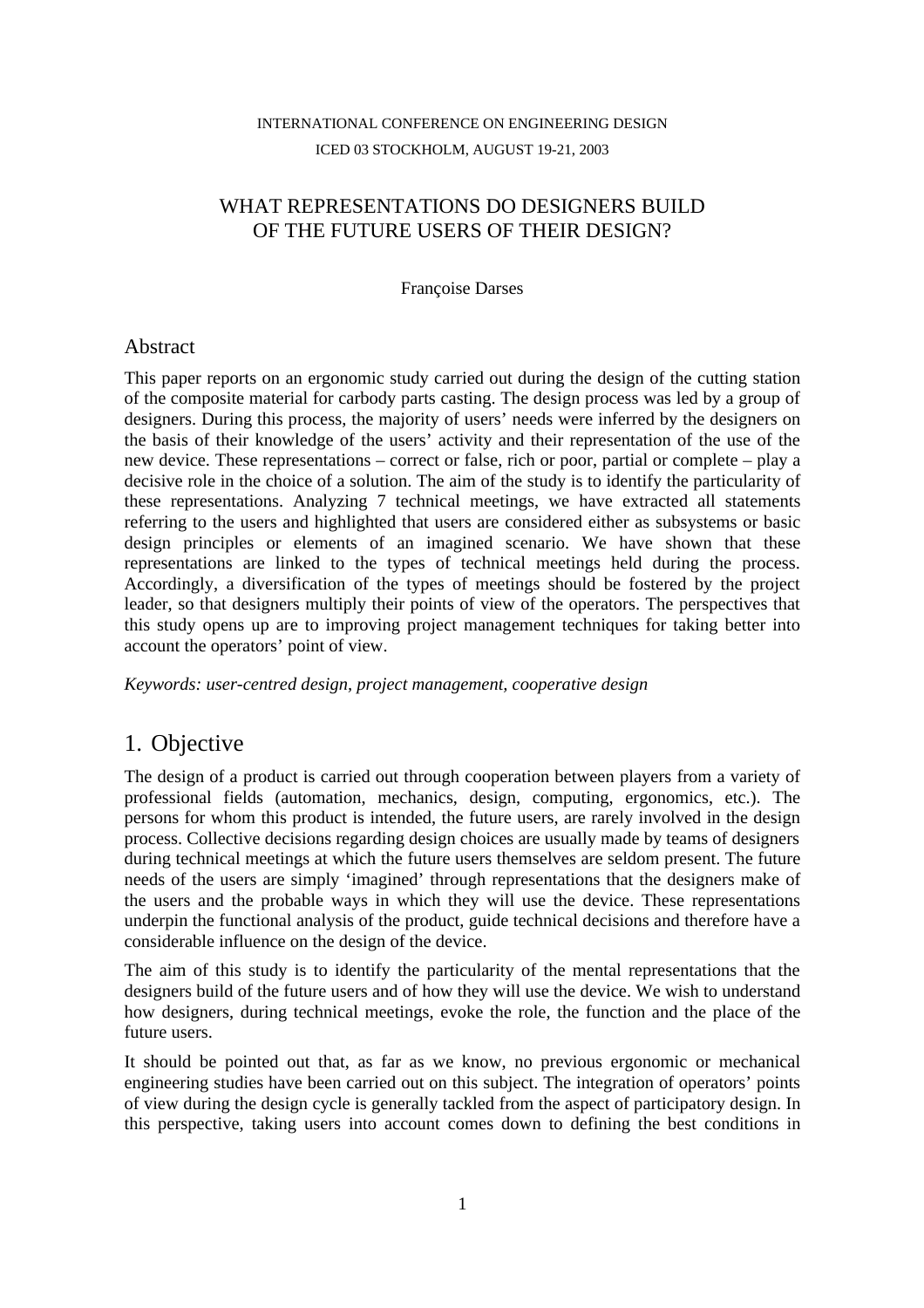which to implement participatory design activites according to the local industrial context. Studies along these lines are numerous and serve to show that taking into account the future usage of a product is a central element in the design of work systems ([1], [2], [3], [4], [5], [6]).

But it should not be forgotten, however, that there will always be parts of the design process in which the future users will only be present in the minds of the designers. It is during these phases that integrating the users' points of view will have to be supported by methodologies for managing meetings whose aim is to promote a user-centered approach to design. The results we present in this paper are intended to contribute to the development of such methodologies, in the hope that they will promote the integration of richer and more varied representations of the operators during the design process.

Our study focuses on a particular design situation : the designers are methods engineers, and the future users are the manufacturing operators who will use the devices designed by the engineers in the workplace. In this design process, the methods engineers are to some degree familiar with the context in which the devices will be used : the jobshops are located quite near the methods office, and participatory design actions may encourage the operators to express their needs. However, it is very frequently the case, if not the rule, that technical design meetings are held without the operators who could voice their needs.

# 2. Industrial context

The study has been carried out in the field of carbody parts casting. The industrial context is the revision of the cutting process of the composite material (SMC) which is to be cast. The cutting operation, which up to now has been done manually by manufacturing operators using a craft knife and following the lines of a cutting table, is now to be performed automatically on a cutting station. The design process lasted two years and is described in details in [7].

This design process was led by a technical group in charge of writing the specifications and designing the system. This technical group was made up of three distinct subgroups : (i) the *steering group*, consisting of the persons responsible for the running of the project, namely the project leader, the mechanical engineer, the ergonomist and the scheduling manager; (ii) the *specialists group* (maintenance, mechanical engineering, control, computing); (iii) the *global design team,* made up of the systems engineers.

This design process was partly user-centered since the manufacturing operators were asked to give their point of view concerning the device they would have to operate. Once a month, a group of operators met with the project steering group and, on the basis of scenarios of use, identified some users' needs which were to be passed on to the technical group [8]. However, the vast majority of the users' needs were inferred by the designers themselves on the basis of their knowledge of the users' activity and their representation of how the manufacturing task is likely to be performed with the new device. These representations – correct or false, rich or poor, partial or complete – play a decisive role in the choice of a solution.

# 3. Principles of the data analysis

To identify and to model the mental representations that designers build of the future users of their design, we have taken up a cognitive approach which theoretical and methodological principles are the following. Mental representations are seen as operative knowledge, enabling people to act and to solve problems in a situated context. The methodological tools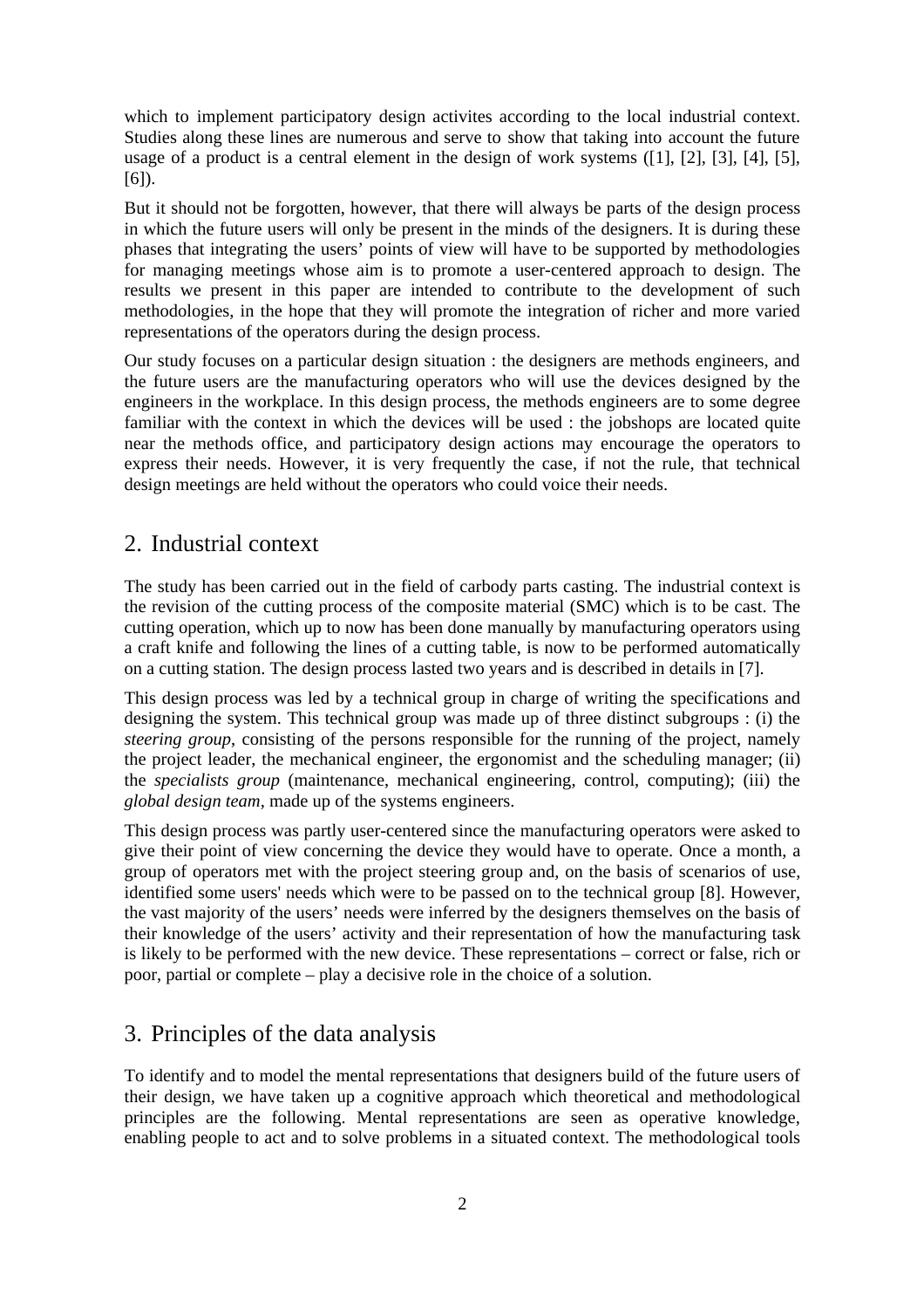required to elicit this knowledge are CTA (Cognitive Task Analysis) tools [9] among which we have chosen protocol analysis for its efficiency in inferring operative knowledge.

#### 3.1. Selecting and characterizing seven design meetings

We followed the entire design process, during which the technical group held 15 meetings. Of these, we selected 7 meetings due to the quality of interaction, as well as the theme of the meeting (e.g. certain meetings, dealing with totally automated components of the system, contained no references to the operators themselves). These meetings, described in the table below, were initially characterized according to 5 aspects:

- − the name of the technical meeting (functional analysis, review of technical progess, steering committees, etc.);
- the subject matter discussed during the meeting (e.g. evaluating a tender made by a supplier, assessing a design principle such as fully-automated control of the station versus semi-automated control, presenting a flow model, etc.);
- − the intermediary objects (plan, text of a tender, document, filmed demonstration, etc.);
- the course and progress of the meeting, its phases and the issues raised;
- − the forms *of collaboration* that the participants employed (e.g. conflict negotiation, the seeking of an agreement, establishing a common frame of reference, etc.).

| W<br>G | Name of<br>meeting                     | Subject dealt with                                                                                                                                    | <b>Intermedia</b><br>ry objects                             | Progress of the meeting                                                                                                                                                                                                               | Form of collaboration                                                                                                                                                                 |
|--------|----------------------------------------|-------------------------------------------------------------------------------------------------------------------------------------------------------|-------------------------------------------------------------|---------------------------------------------------------------------------------------------------------------------------------------------------------------------------------------------------------------------------------------|---------------------------------------------------------------------------------------------------------------------------------------------------------------------------------------|
| 2.     | Presen-<br>ting a<br>tender            | Examining the<br>tender from<br>Polymatic                                                                                                             | Plan<br>Text of the<br>tender                               | Information meeting<br>- The project leader presents<br>the tender<br>- The participants react by<br>asking for further details                                                                                                       | Participation essentially<br>consists of :(i) understanding<br>the project, and (ii) seeking<br>further information, then (iii)<br>reformulating                                      |
| 8.     | Conver-<br>-gence<br>meeting           | - Presenting the<br>material flow<br>simulation model<br>- Discussion on the<br>feasibility of a<br>completely<br>automated running<br>of the station | Conceptual<br>model of<br>the flow<br>simulation<br>program | - Discussing basic issues : the<br>presentation of the model is<br>supposed to prove the facts<br>- Drifting away from the<br>main subject : presenting the<br>automation program,<br>problems with the interface,<br>operating modes | Confronting antagonistic<br>points of view about the<br>automatic or semi-automatic<br>running of the station; (ii)<br>conflict over the feasibility of<br>a totally automated system |
| 10     | Function-<br>al<br>analysis<br>meeting | - Functioning of<br>automated devices<br>managing the<br>pressing/cutting<br>interface<br>- Central interface                                         | Specifica-<br>tions<br>written on<br>the paper-<br>board    | <b>Functional</b> analysis<br>Formulating the<br>specifications                                                                                                                                                                       | - Seeking consensus<br>- Establishing common<br>representations                                                                                                                       |
| 12     | Present-<br>ing a<br>tender            | Evaluating the first<br>detailed plans<br>proposed by the<br>systems engineers                                                                        | Plan<br>Prototype<br>of the<br>cutting<br>system            | Information meeting<br>- The project leader presents<br>the tender<br>- The participants react by<br>asking for further details                                                                                                       | Collaboration consists of (i)<br>understanding the project (ii)<br>seeking further information,<br>then (iii) making constructive<br>hypoth.                                          |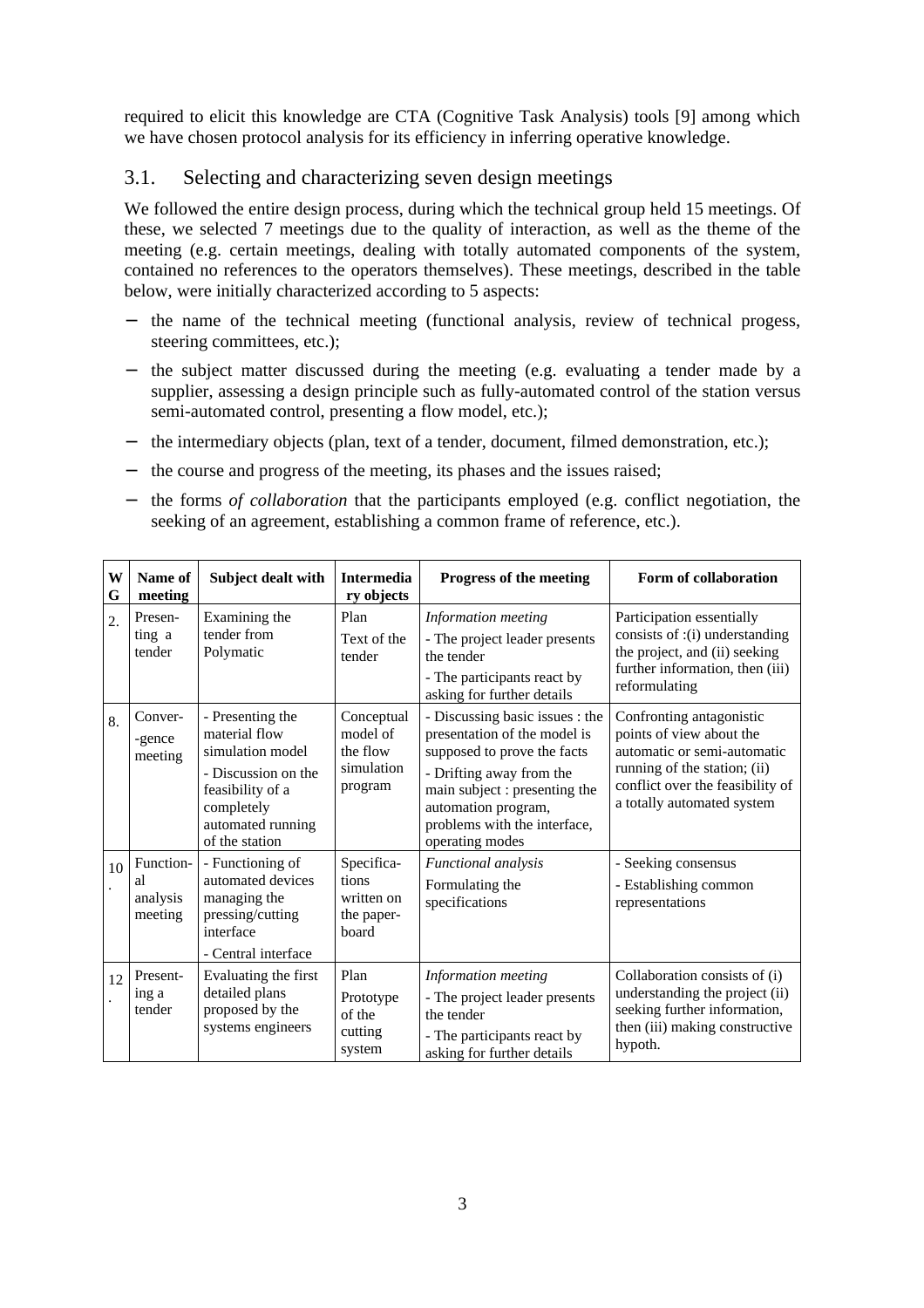| 13 | Conver-<br>-gence<br>meeting       | Automatic or manual<br>management of the<br>cutting station               | Joint<br>document<br>for/against                             | Discussion led by the head of<br>the methods office                                              | Negotiating the choice<br>between automatic or semi-<br>automatic<br>Negotiating basis previously |
|----|------------------------------------|---------------------------------------------------------------------------|--------------------------------------------------------------|--------------------------------------------------------------------------------------------------|---------------------------------------------------------------------------------------------------|
|    |                                    |                                                                           |                                                              |                                                                                                  | worked on                                                                                         |
| 14 | functiona<br>1 analysis<br>meeting | Managing the<br>materials scheduling                                      | Written<br>document<br>recording<br>the design<br>hypotheses | Discussion of various<br>hypotheses<br>Common definition of the<br>operating mode of the station | Work meeting aiming to<br>better define the content<br>Seeking consensus                          |
| 15 | Technica<br>1 meeting              | Verifying the<br>function/structure<br>compatibility of the<br>subsystems | Plan                                                         | Chronological review of the<br>process, phase by phase, with<br>the global designers             | Integrating points of view                                                                        |

Table 1 Description of the meetings analyzed

## 3.2. Analysis methodology

The designers' meetings were recorded in full using video and/or audio tapes, and then transcribed [7]. In these transcriptions all explicit or implicit statements referring to the operators were selected, as for instance: 'I don't want the operator to command the containers or the material, that must be automatic or else it'll be a disaster' (project leader's statement). They are referred to as 'operator-references' in the rest of the text. Note that a sentence or phrase is considered to be an operator-reference when the operator is mentioned explicitly : 'the operator', 'he', 'you (meaning the operator)', etc.

We do not deal with those parts of the dialogue where the operator is clearly the subject under discussion without being mentioned explicitly. For example, some time may be spent discussing the design of the device for attaching the material to the automatic roller, an operation that is carried out entirely by the operator, without ever introducing the operator as a 'reference element' in the discussion. This methodological choice may lead to a certain underestimation of the operator's position during the design. But this choice may be justified on the grounds that the issue we wish to address is not so much the extent to which the operators are represented in the design meetings, but rather to know *how* they are represented : what are these representations, which roles and functions are attributed to the operator, how is the operator supposed to interact with the technical system and on what principles do the designers, depending on their specialist field and involvement in the project, base their point of view of the operator?

The results presented below therefore bear on this last point. Are there identifiable classes of references in the corpus of operator references? And if so, what are their distinguishing features? Is there a link between the type of design meeting and the use of a particular type of reference? Firstly, we will show that representations of the operators evoked by the designers are of three different types. Then we will show that there is indeed a link between the type of meeting that the designers take part in and the way in which they represent the operators. These results lead to a description, as a conclusion, of the prospects for transforming and modifying methodologies for managing meetings in a design project.

## 4. Result 1 : How are the operators spoken of?

On the basis of the data described in the previous section, we found that the designers speak of the operators in three different ways, thereby considering their role and place in the work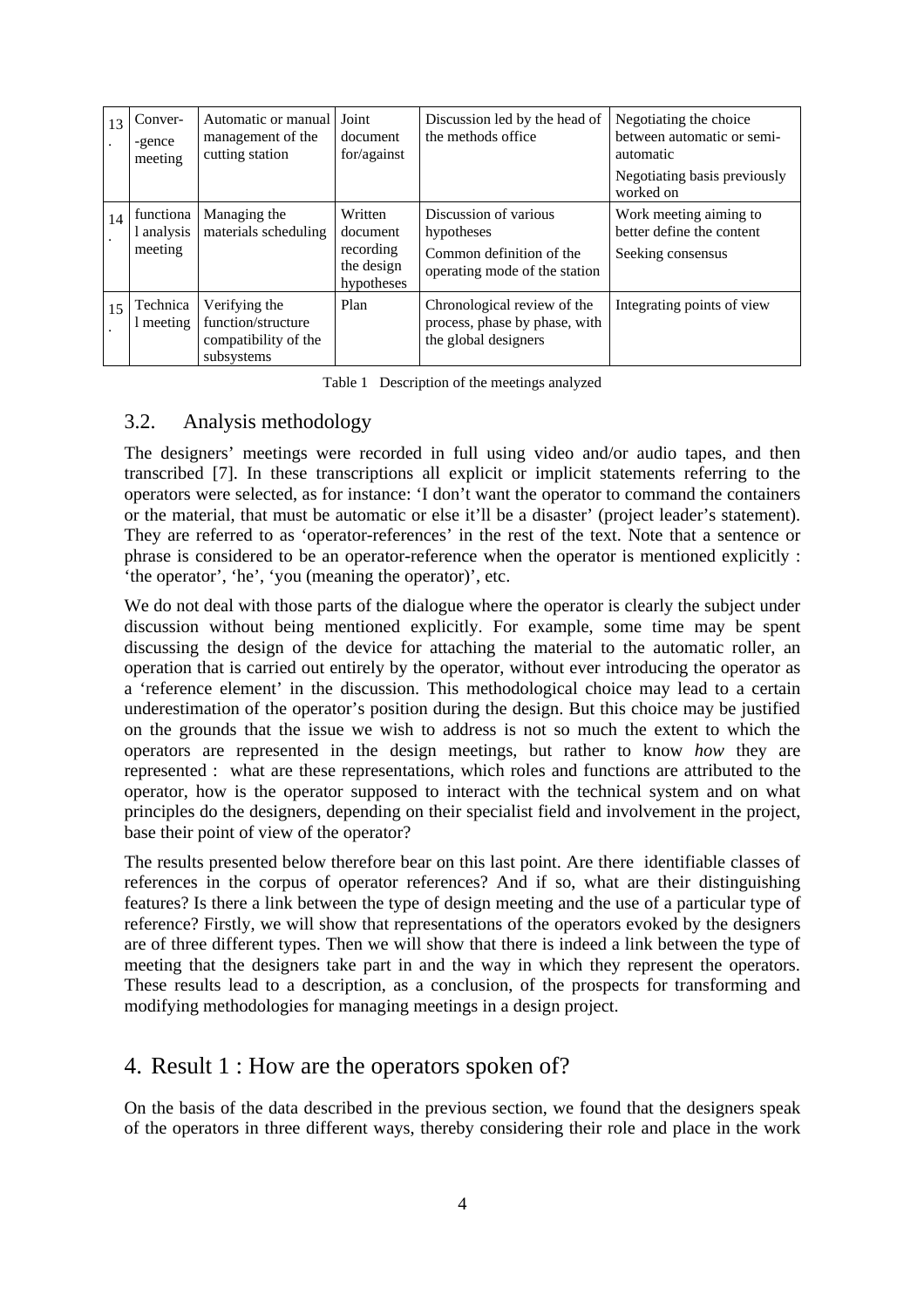system in three distinct ways : (1) *operators are considered as subsystems,* (2) *operators are considered according to basic design principles,* (3) *operators are elements of an imagined scenario*.

## 4.1. Operators are considered as subsystems of the human-machine system

In this first, relatively frequent case the operators are represented as one of the *elements of the human-machine system*. Here, the role of the operator is evaluated according to the interactions that he has with the technical system. The designers agree on the actions that the operator will have to carry out as an element of the human-machine system. The future actions are formulated along various lines : Which actions will the operator be allocated, and which actions will be carried out by the device itself? How much leeway should the operator have when performing these actions? Which skills and abilities must the operator have in order to be able to carry out a particular action? What exactly are these actions and these operating modes? Four sub-categories realting to these various points, were identified :

− Task allocation

In a certain number of cases, the designers foresee which actions the operator, in his role as a subsystem, will be able to carry out, in conjunction with the actions of the machine. This would be the case, for instance, for 'I don't want the operator to command the boxes or the material, that must be automatic, or it'll be a disaster.'

− Leeway

The designers establish how much leeway the operator may be allowed in his actions and decisions An example is '…can we foresee the possibility of the operator being allowed to stop the material folding process while it is in operation?'

− Abilities

The designers attempt to find out whether the operator has the necessary abilities and information for the task. For example '…well, the operator must know how to do this manipulation to command the material.'

− Operating modes

The designers establish the future operating requirements. For example, '…the foreman will firstly have to enter a certain amount of data, and then maintenance will have to change the parameters of the program.'

## 4.2. Operators are referred to as basic design principles

Here, the designers introduce the representation of the operators in their discussions by stating general principles when taking the operators into account in the design of the system. They speak of the operator in general terms, as a ''generic''operator, whose roles and functions are abstract in the sense that they could equally apply to projects other than the one in hand. For example : *'…it's necessary to decide between two options for the machine : either a completely automatic mode, or a semi-automatic mode where the operators must always take priority over the machine.'*

By evoking the roles and functions of the operators in this general way, the co-designers aim to specify 'values' regarding the place of the operators in the system, in order to reach agreement on the role they will be given in the design of the future system.

### 4.3. Operators as elements of an imagined scenario

Very frequently, the designers evoke the *operators as elements of an imagined scenario* : in this category, the designers figure out how the future users are supposed to perform their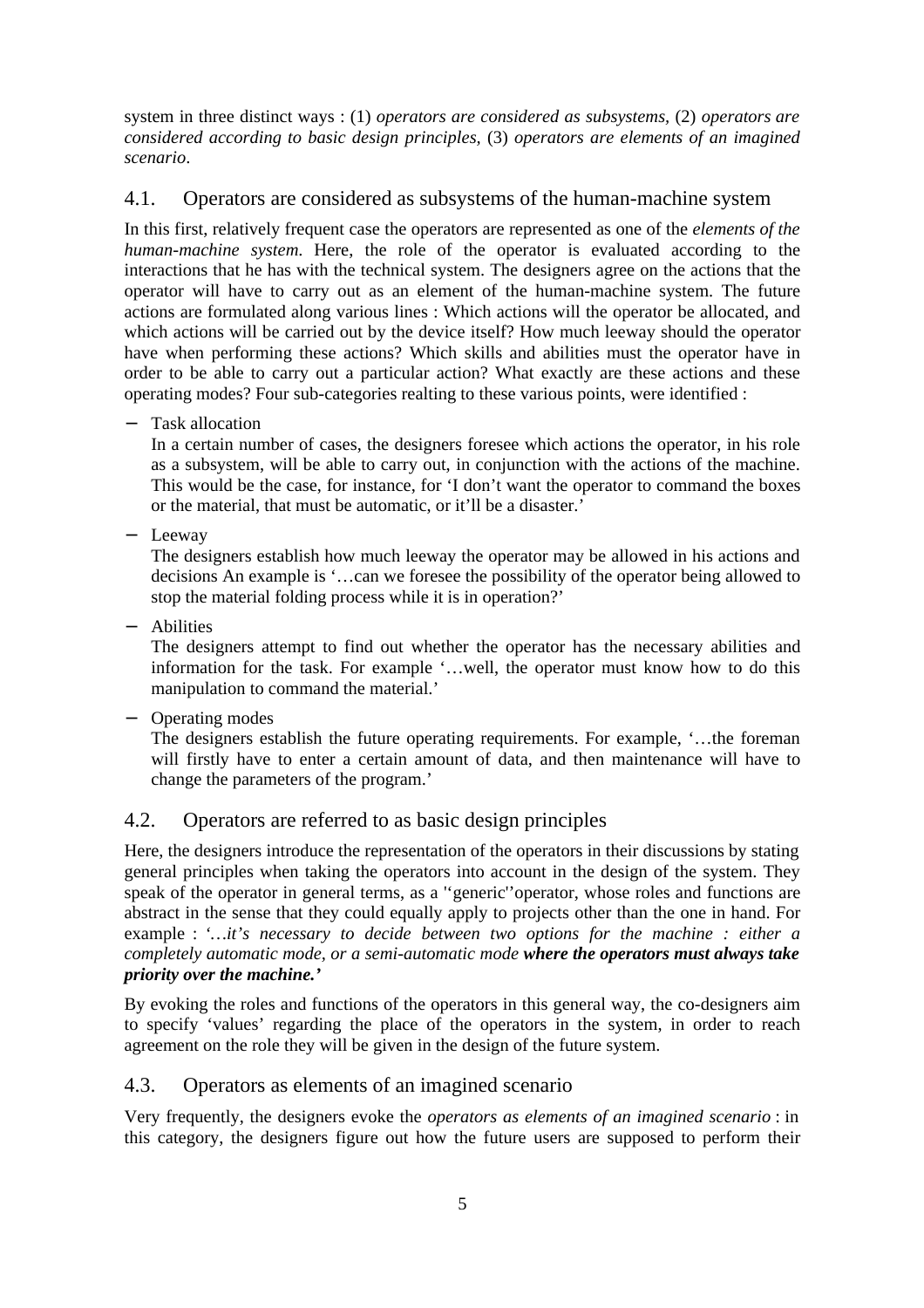tasks. They describe and simulate task sequences which are to be carried out on the future device. The designer adopts the point of view of the operator in his work situation, and simulates his actions and reasoning. For example : '[with this interface] you can change a command, you can choose to shunt, you can switch from line 1 to line 2,… '

# 5. Result 2 : Effect of the type of meeting on the designers' representation of the operators

As was specified in section 3.1 (see table 1), each technical meeting has specific objectives and takes a particular form : some meetings are dedicated to evaluating tenders from subcontractors, others aim to deal with very specific technical points, and others again are called by the management to resolve conflicting issues, etc. We are going to examine whether it is possible to find a link between the type of meeting on the one hand, and the representations that the designers build of the operators, on the other hand. Our hypothesis is that certain types of meeting encourage certain types of representation, to the detriment of others. If this hypothesis holds, our recommendation will be to improve the management of these types of meeting in order to generate a richer and more diverse view of the operators.

| <b>Technical</b><br>working<br>groups | WG<br>Type $A$ |              |             |             | WG<br>Type B |                  | <b>WG</b><br>Type C |
|---------------------------------------|----------------|--------------|-------------|-------------|--------------|------------------|---------------------|
| $%$ (nb)                              | WG2            | <b>WG 12</b> | <b>WG13</b> | <b>WG14</b> | <b>WG 10</b> | <b>WG 15</b>     | <b>WG8</b>          |
| <b>Principles</b>                     | 7              | 13           | 27          | 35,5        | 6            | 0,3              | 57                  |
|                                       | (1)            | (6)          | (32)        | (8,5)       | (2)          | $\left(1\right)$ | (16,5)              |
| Sub-systems                           | 79             | 83           | 61          | 60,5        | 94           | 97,7             | 13,7                |
|                                       | (11)           | (39)         | (71)        | (14,5)      | (31)         | (324)            | (4)                 |
| Allocation                            | 38             | 40           | 34          | 29          | 79           | 52               | 7                   |
|                                       | (5)            | (19)         | (39)        | (7)         | (26)         | (172,5)          | (2)                 |
| Leeway                                | 23             | 4            | 19          | 10          | 3            | 3,7              | 3,4                 |
|                                       | (3)            | (2)          | (22)        | (2,5)       | (1)          | (12,5)           | (1)                 |
| <b>Abilities</b>                      | $\mathbf{0}$   | 6            | 5           | 21          | 12           | 8                | 3,4                 |
|                                       | (0)            | (3)          | (6)         | (5)         | (4)          | (26)             | (1)                 |
| <b>Operating</b>                      | 15             | 32           | 3           | 0           | 0            | 34               | $\bf{0}$            |
| modes                                 | (2)            | (15)         | (4)         | (0)         | (0)          | (113)            | (0)                 |
| <b>Imagined</b>                       | 14             | 4            | 12          | 4           | $\mathbf{0}$ | $\mathbf{2}$     | 29,3                |
| scenarios                             | (2)            | (2)          | (14)        | (1)         | (0)          | (6)              | (8,5)               |
| <b>TOTAL</b>                          | 100(14)        | 100(47)      | 100(117)    | 100(24)     | 100(33)      | 100<br>(331)     | 100(29)             |

#### 5.1. Identifying three types of meetings

Table 2 Identifying three classes of meetings characterized by the distribution of the number and proportion of operator-references of each category.

An analysis of table 2 makes it possible to compare the proportion of operator-reference categories formulated during the various meetings, and reveals strong similarities between certain meetings, leading to a classification into three distinct types of technical meetings. − Type A technical meetings : WG2, WG12, WG13 and WG14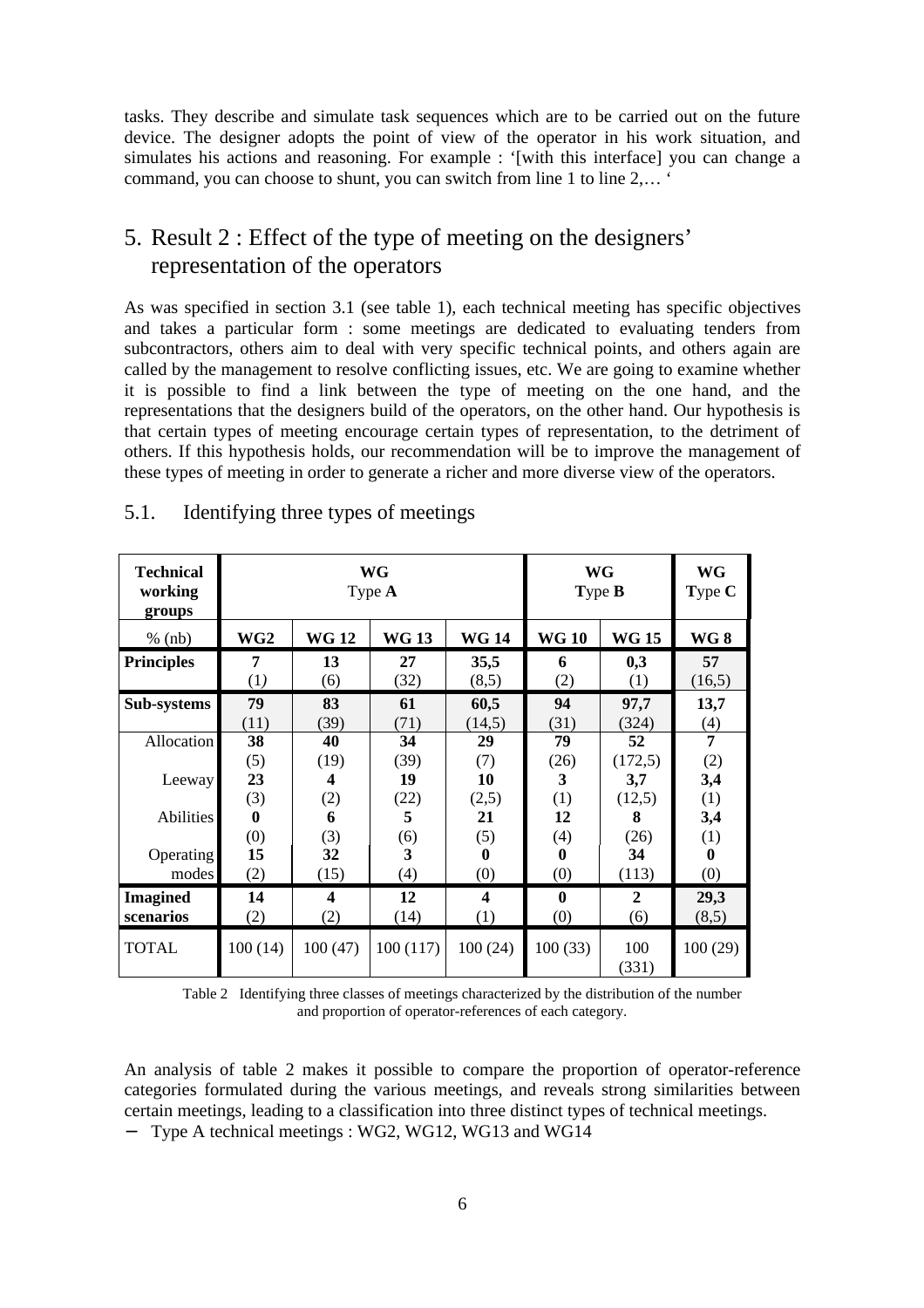- Type B technical meetings : WG10 and WG 15
- − Type C technical meetings : WG 8

Let's look in more detail what leads to this classification :

- **Type A technical meetings:** This class is distinguished by a distribution of the three categories of operator-references : during these meetings the designers make mainly 'subsystem' operator-references – about 70% - (particularly due to the 'allocation' subcategory), but do not hesitate to invoke principles regarding the operators' involvement in the system – about 20% - and, if necessary, to simulate the operators' tasks – about 10%.
- **Type B technical meetings:** Examining the Type B column shows that this type of meeting is characterized by an almost exclusive use of 'subsystem' representations. Among these representations, the use of the 'allocation' subcategory is predominant (65.5%) : this means that the representations that the designers evoke are essentially used to decide upon the distribution of tasks between the system and the operator.
- − **Type C technical meetings**: The characterization of this class should be qualified by the fact that it is based on only one occurrence (one meeting). It is essentially made up of operator-references as general design principles (57%). The designers also use imagined scenarios (30%), probably to back up the formulation of the principles they stated.



Figure 1. Distribution of the different types of operator-references in the Technical Meetings of TYPE A



Figure 2. Distribution of the different types of operator-references in the Technical Meetings of TYPE B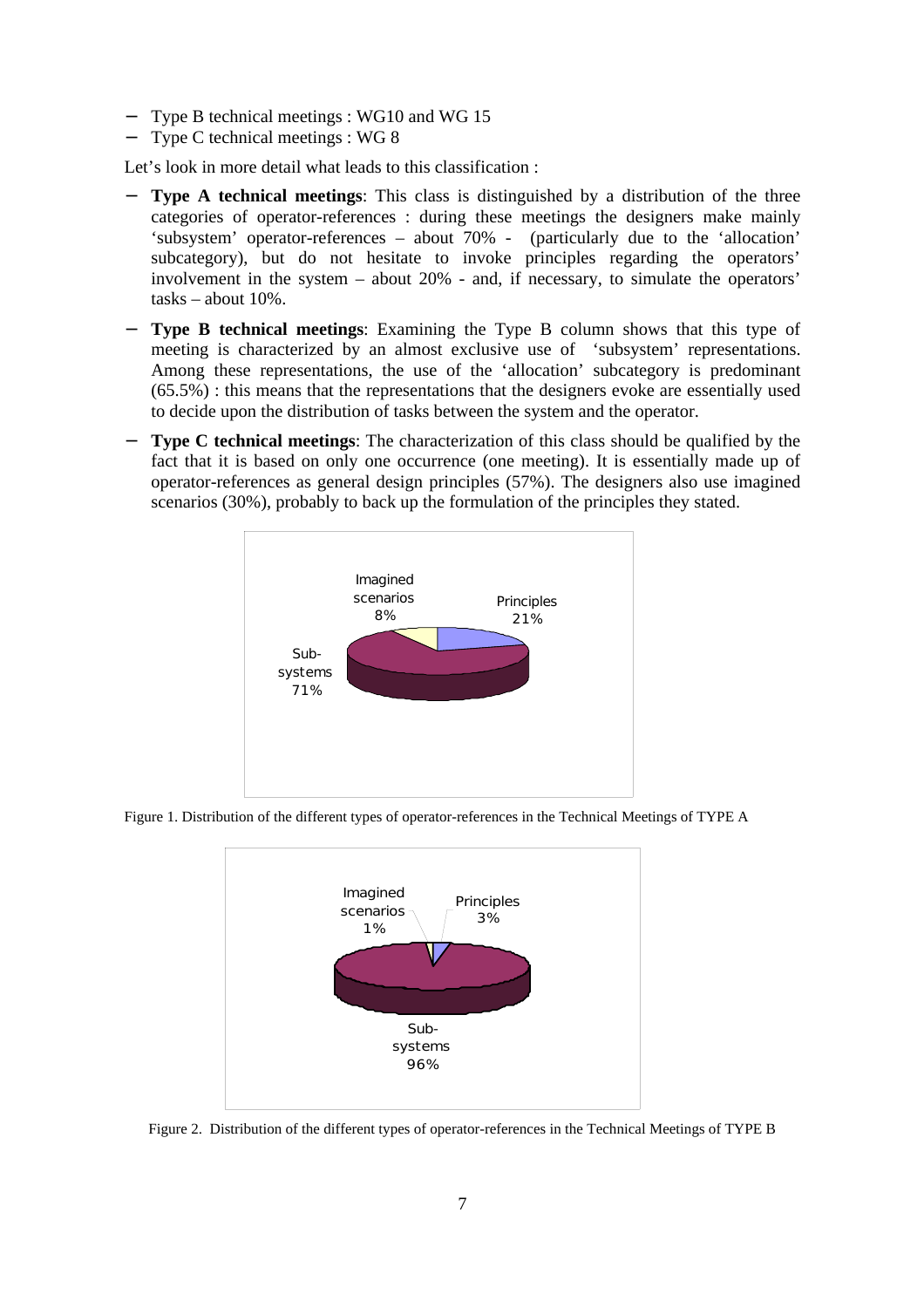Figure 3 Distribution of the different types of operator-references in the Technical Meetings of TYPE C



## 5.2. Characterizing the three types of meetings according to their internal features

We carried out a qualitative interpretation of the data to examine whether the distinction between the 3 types of meetings could be explained by the internal features of meetings concerned. We can see from the table 3 that the factors *« course and progress of the meeting* », « *subject discussed* », and « *name of the meeting* » all vary independently of the 3 types of meetings. It is the characteristic « *form of cooperation»* that distinguishes them more clearly.

#### *Analysis of Type A technical meetings*

The subjects discussed during these four meetings varied greatly. These were in information meetings (presenting tenders from systems engineers) as well as in convergence meetings, the subjects being supported by lively debate (e.g. about the automated or semi-automated management of the cutting station). The aims of the participants were both to gain information about on-going projects, and to discuss hotly contended and potentially conflictual issues. The diversity of aims explains the diversity of operator-reference types formulated during the meetings : the operators are sometimes referred to design princimples, sometimes as elements in an imagined scenario, and very frequently as a reflection of taskallocation within the human-machine system.

#### *Analysis of Type B technical meetings*

The objectives of the meetings in this class are homogeneous : they all aim to define functional specifications. It therefore comes as no surprise that the operator-references evoked by the designers are essentially of the 'sub-system' type. Indeed, the formulation of specifications traditionally tends to focus on specifying what the technical system will be able to handle, and identifying the role of the operators in the running of the system.

#### *Analysis of Type C technical meetings*

The theme of this meeting was particularly sensitive for the steering group as several antagonistic viewpoints were in conflict regarding major decisions about the future functioning of the system. It is likely to be these disagreements that generated a rather large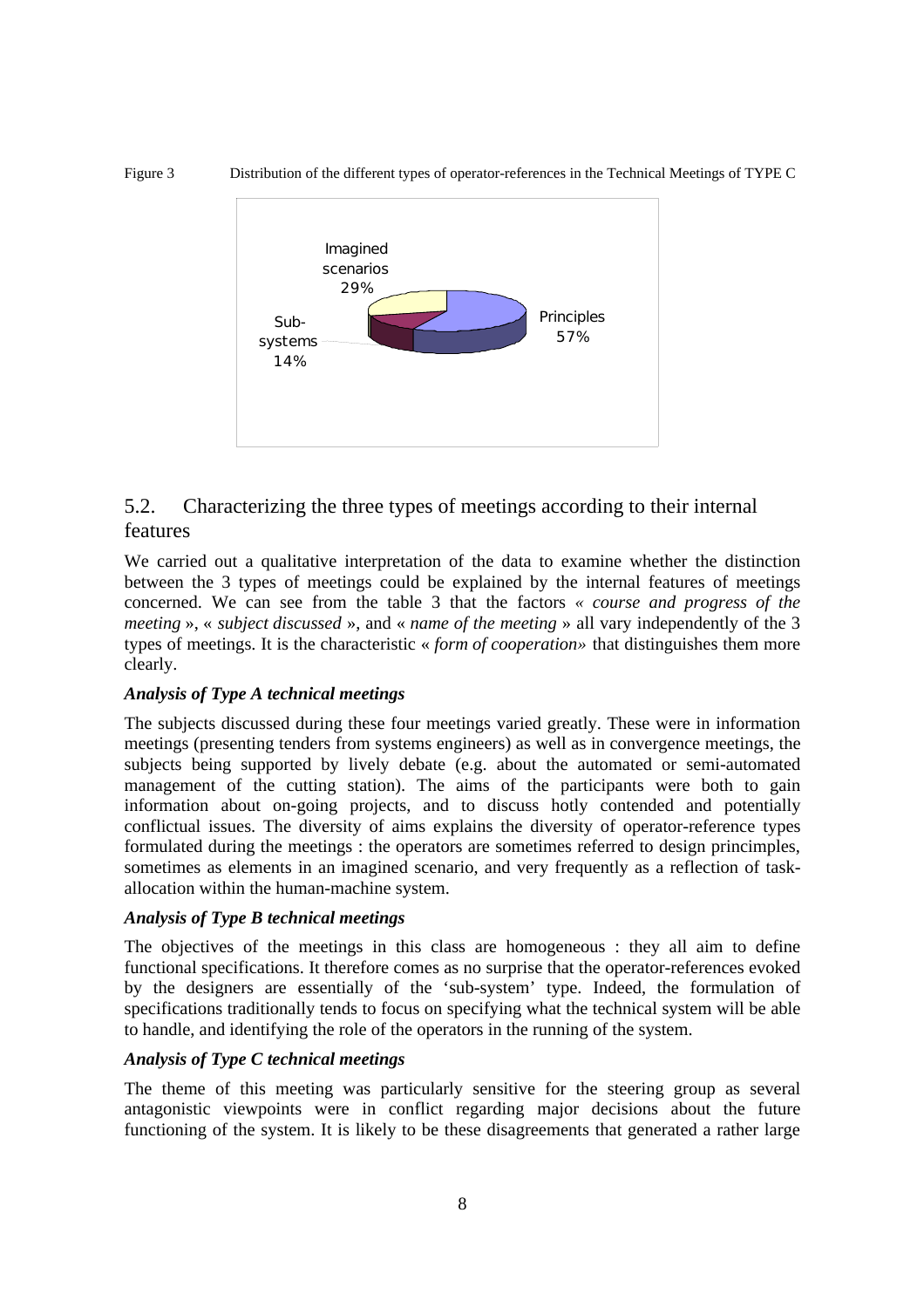number of statements about the place of the operator in the system, and an equally large number of imagined scenario formulations.

|                                            | <b>WG</b> | Name of<br>meeting                     | Subject dealt with                                                                                                                                 | Progress of the meeting                                                                                                                                                                                                               | Form of collaboration                                                                                                                                                                    |
|--------------------------------------------|-----------|----------------------------------------|----------------------------------------------------------------------------------------------------------------------------------------------------|---------------------------------------------------------------------------------------------------------------------------------------------------------------------------------------------------------------------------------------|------------------------------------------------------------------------------------------------------------------------------------------------------------------------------------------|
| T<br>$\mathbf Y$<br>P<br>E<br>$\mathbf{A}$ | 2.        | Presen-<br>ting a<br>tender            | Examining the tender<br>from Polymatic                                                                                                             | Information meeting<br>The project leader presents the<br>tender<br>The participants react by asking<br>for further details                                                                                                           | Participation essentially<br>consists of (i) understanding<br>the project, and (ii) seeking<br>further information, then (iii)<br>reformulating                                          |
|                                            | 12.       | Presen-<br>ting a<br>tender            | Evaluating the first<br>detailed plans<br>proposed by the<br>systems engineers                                                                     | Information meeting<br>The project leader presents the<br>tender<br>The participants react by asking<br>for further details                                                                                                           | Collaboration consists of (i)<br>understanding the project<br>(ii) seeking further<br>information, then (iii)<br>making constructive<br>hypotheses                                       |
|                                            | 13.       | Conver-<br>-gence<br>meeting           | Automatic or manual<br>management of the<br>cutting station                                                                                        | Discussion led by the head of the<br>methods office                                                                                                                                                                                   | - Negotiating the choice<br>between automatic or semi-<br>automatic<br>- Negotiating basis<br>previously worked on                                                                       |
|                                            | 14.       | Functio-<br>nal<br>analysis<br>meeting | Managing the<br>materials scheduling                                                                                                               | - Discussion of various<br>hypotheses<br>- Common definition of the<br>operating mode of the station                                                                                                                                  | Work meeting aiming to<br>better define the content<br>Seeking consensus                                                                                                                 |
| T<br>Y<br>P<br>E<br>B                      | 10.       | Functio-<br>nal<br>analysis<br>meeting | - Functioning of<br>automated devices<br>managing the<br>pressing/cutting<br>interface<br>- Central interface                                      | - Functional analysis<br>- Formulating the specifications                                                                                                                                                                             | - Seeking consensus<br>- Establishing common<br>representations                                                                                                                          |
|                                            | 15.       | Techni-<br>cal<br>meeting              | Verifying the<br>function/structure<br>compatibility of the<br>subsystems                                                                          | Chronological review of the<br>process, phase by phase, with the<br>global designers                                                                                                                                                  | Integrating points of view                                                                                                                                                               |
| т<br>Y<br>$\mathbf{P}$<br>E<br>$\mathbf C$ | 8.        | Conver-<br>-gence<br>meeting           | - Presenting the<br>material flow<br>simulation model<br>- Discussion on the<br>feasibility of a<br>completely automated<br>running of the station | - Discussing basic issues : the<br>presentation of the model is<br>supposed to prove the facts<br>- Drifting away from the main<br>subject : presenting the<br>automation program, problems<br>with the interface, operating<br>modes | Confronting antagonistic<br>points of view about the<br>automatic or semi-automatic<br>running of the station; (ii)<br>conflict over the feasibility<br>of a totally automated<br>system |

Table 3. Characterisation of the three types of meetings according to their internal features.

## 6. Conclusion

This study has brought to light two points which we believe may improve the taking into account of the users during the design process. The first contribution is to have identified the various representations that the designers of a technical system evoke of the future users of this system : some are functional (distributing tasks and roles between the user and the system), others are evoked in scenarios of future usage (the designers envisage how the users will behave when using the system), and other representations are of a general nature, evoking